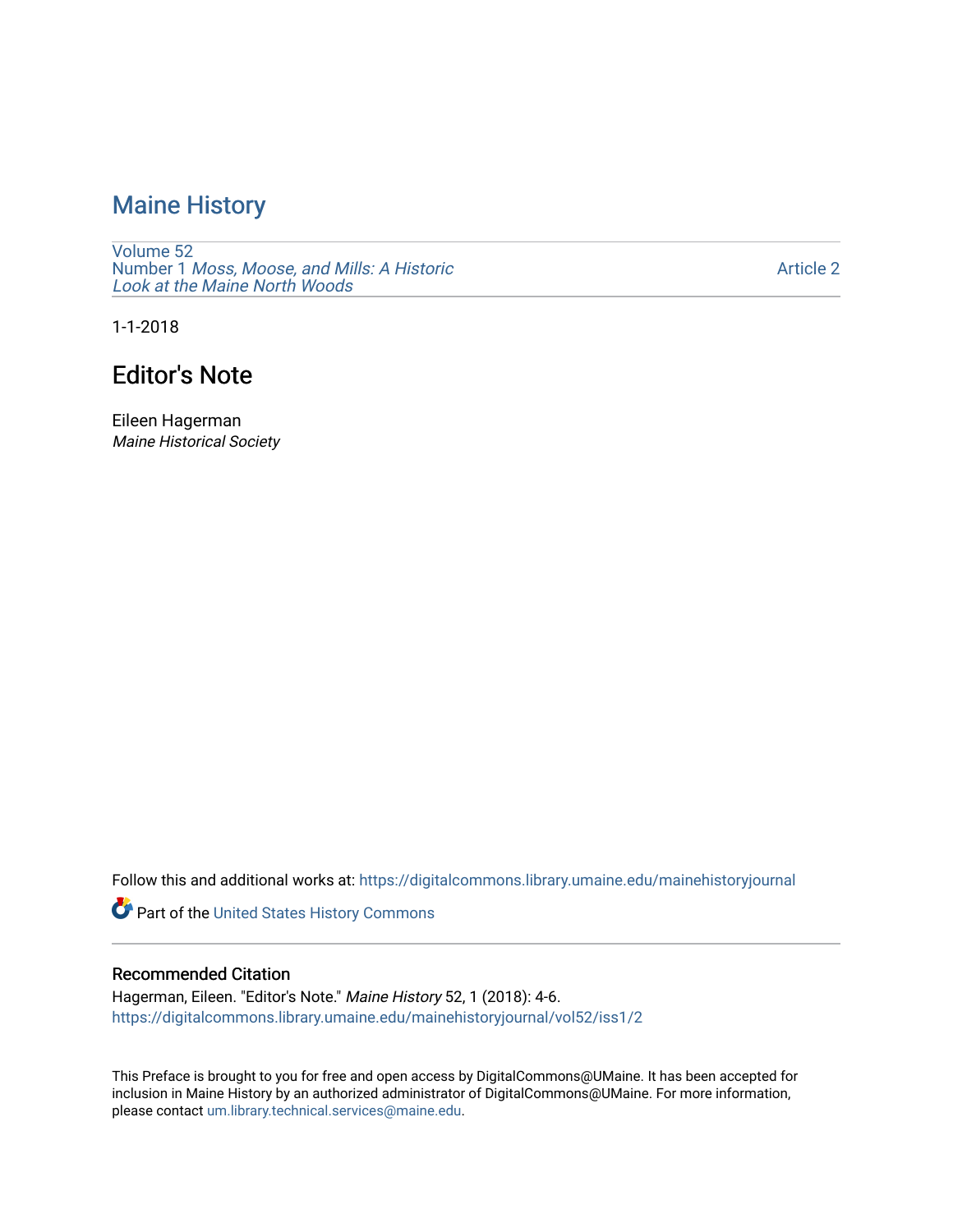

"Moose Hunt, 1895."Photograph depicts two men standing beside a felled moose at Ellis Brook near Chamberlain Lake.Collections of the Maine Historical Society, Portland, ME (MMN 25573).



Paper Mill Exterior, Millinocket, Maine, c. 1904. *Great Northern Paper Company Records*. Image courtesy of Special Collections, Raymond H. Fogler Library, DigitalCommons@UMaine, http://digitalcommons.library.umaine.edu/spec\_photos/ 2463/, accessed 11 December 2017.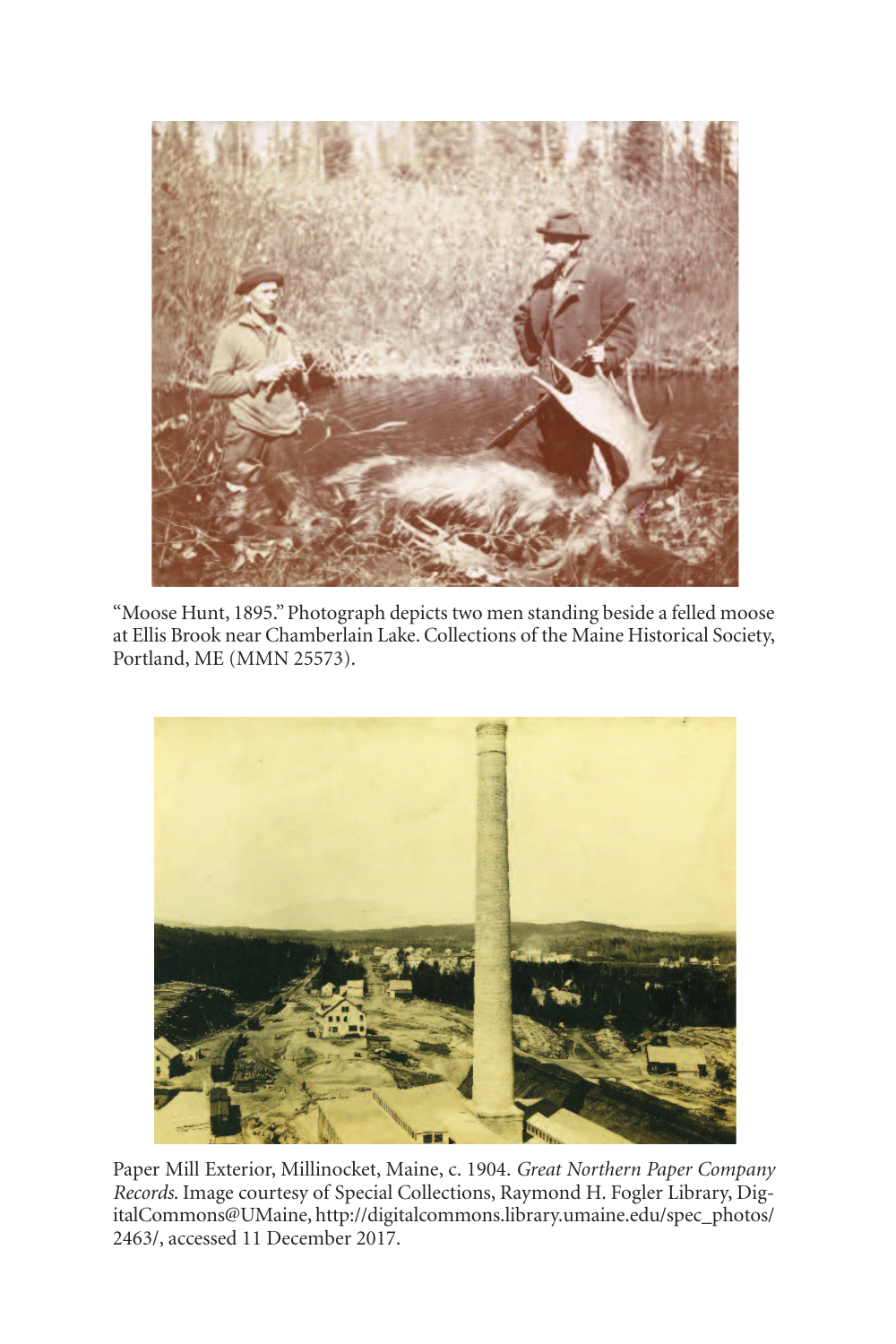# EDITOR'S NOTE

THE MAINE North Woods, with its iconic mountains and waterways<br>and its rich logging history and folklore, has captured the imaginations of writers, artists, and conservationists for centuries, and the popular fascination with this region and its culture continues to find expression through television shows, books, and the thousands of hikers that ascend Mount Katahdin every year. The region's natural resources also continue to inspire conflict over how they should be used and who should control them. In this issue of *Maine History*, four authors examine the North Woods and the social, environmental, and economic forces which impacted the region's development from the mid-nineteenth century into the present day.

Wildlife ecologist Megan Vhay opens the issue with a colorfully written research note, which examines Thoreau's accounts of his travels through the North Woods to unpack nineteenth-century conceptions of the wilderness ideal and their ongoing relevance to twenty-first-century American life. Environmental historian Dale Potts follows with an analysis of the conservationist views embedded within early-twentieth-century novels of writer Holman Francis Day. Through Day, Potts explores the North Woods not as an isolated wilderness, but as a working landscape caught between two worlds: that of the small, independent lumberman and that of the out-of-state corporation displacing local people through wanton destruction of the natural world. Potts situates Day's vision for the North Woods as a working landscape carefully managed by local people in the context of a declining lumber economy, a rapid expansion of pulp-and-paper and hydro-electric activity, and the Progressive Era milieu of the early twentieth century.

Data and GIS librarian John Clark and historical geographer Deryck Holdsworth provide further context for the social, economic, and environmental changes which took place in the North Woods around the turn of the twentieth century. By mapping data sets from 1880 through 1930, they illustrate and explain important shifts within the distribution of mill activity as out-of-state pulp and paper manufacturers began to expand their financial and geographic reach further into the Maine interior.While the scope of their analysis extends beyond that of the North Woods, their work reveals important linkages between centers of wealth and power in the urban Northeast, shifts in manufacturing and transportation technology, and changes in the physical makeup and socio-economic life of latenineteenth- and early-twentieth-century rural Maine.